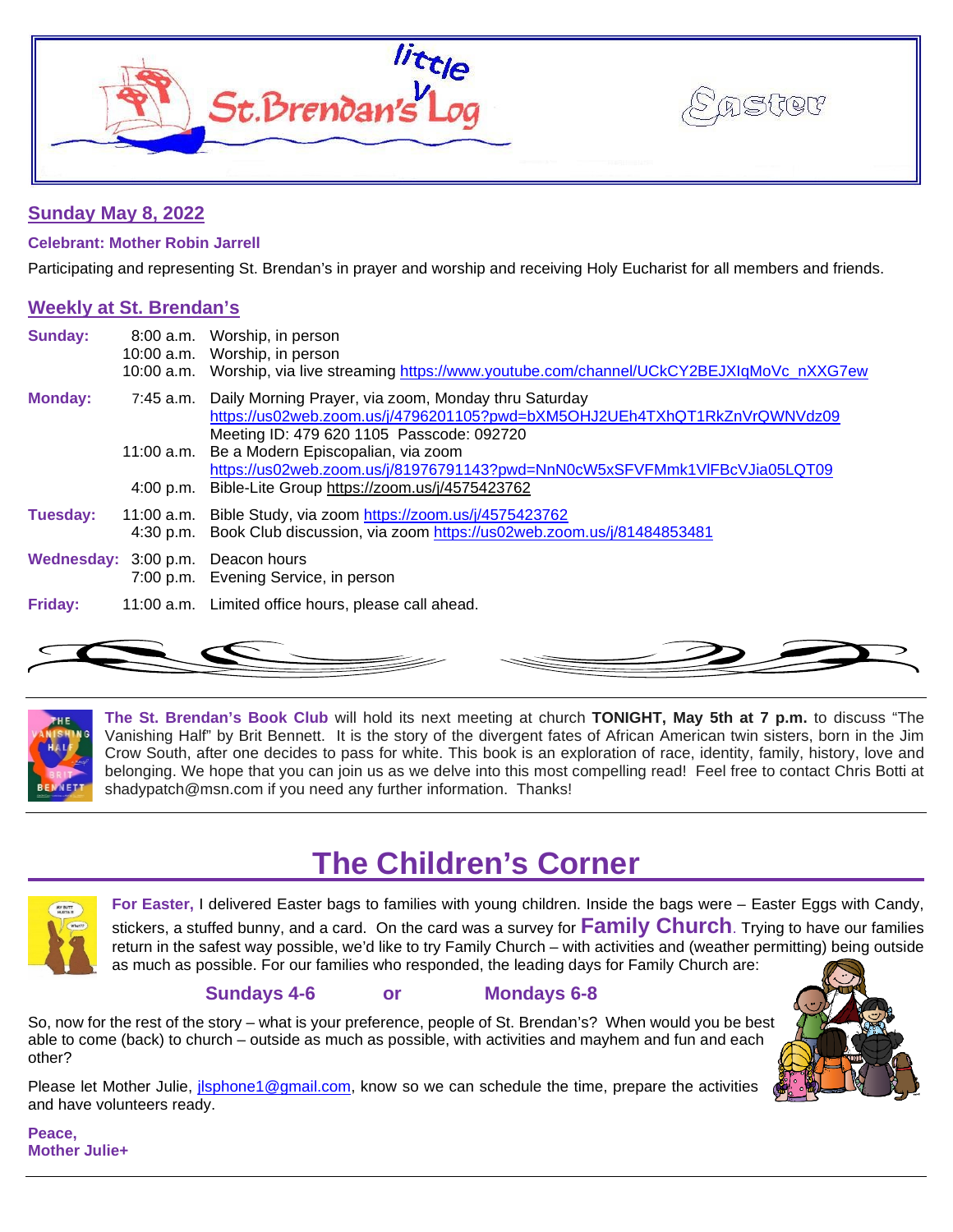

A Service of **Thanksgiving for the Life and Ministry of Father Jared J. Jackson** will take place Saturday, May 14th at 2 p.m. at the Episcopal Church of the Holy Cross, 7507 Kelly Street, Pittsburgh, PA 15208.



**The men's breakfast** is next **Monday, May 9th at 9 am** at Eat'n Park in Wexford. The address is 2650 Brandt School Rd, Wexford 15090. All are welcome, so please join us for fellowship.

Please email Steve Horton at [stephenshorton@gmail.com](mailto:stephenshorton@gmail.com) if you're planning on coming so that he give them a number to set up for.



St. Brendan's will once again participate in the **Gay Pride Parade** on **June 4th.** It begins at noon at the Boulevard of the Allies and Grant Street in downtown Pittsburgh. It ends in East Liberty. This a great way to show the community that we are an inclusive faith community and support our LGBTQIA brothers and sisters. A group of us will meet in our parking lot at 11:15 to carpool there. Please call Marilyn at 412.4272715 or email her at mimi15143@yahoo.com to let her know you will join us or if you have any questions.



**CRIES Advocacy, (Christian Response In Emergency Situations),** meets monthly on the third Sunday in the library after the 10:00 a.m. service where they determine the distribution of St. Brendan's 10% tithe of our pledged income. This week we are praying for the work of Sheldon Calvary Camp, an Episcopal Camp located on Lake Erie. Many St. Brendan's children have enjoyed summers at this camp.



**Volunteer to help with our church garden.** The Garden of Hope, our church vegetable garden located in the back of our building, is a wonderful ministry that supports our neighbors in need of fresh vegetables!

We will be planting vegetables in the Garden of Hope on Sunday, May 15 about 30 mins after the 10 am service (we'll get a snack and change shoes first). Gardeners of all ages and abilities are welcome to help plant.

Also, remember that another way to help is to sign up for watering, weeding, and/or harvesting. Harvesting is usually done on Wednesdays, when we clean up the veggies, pack them in zip lock bags, and get them ready for Thursday 's delivery to a local Food Bank.

**To sign up to help**, click "Garden Schedule Sign-up" on St. Brendan's website, or go to<https://www.stbrpit.com/> and click on "Garden Schedule". Enter your name and the days/weeks for which you will be responsible by typing directly onto the document. Ideally, we would like volunteers to take on a task a full week, or a specific day each week. But we will be happy for whatever you can give us.

Thank you! Any questions, contact Donna Aiello, 412-759-1521 [donna.aiello@forecastdirect.com.](mailto:donna.aiello@forecastdirect.com)



**Brendan's Boots.** The parish hiking group will return to the trail on Tuesday, May 24, at Preston Park, a littleknown gem in Butler County. Modeled after an English garden, the park features a large pond, meadows, footbridges and woods. Lunch will follow at W. Rick's Taproom. Participants will meet at the church at 9 a.m., then carpool to Preston. Everyone welcome; feel free to bring a friend. For more info, please contact Tom Waseleski at [twaseleski@comcast.net.](mailto:twaseleski@comcast.net)

# **Neighborhood Events**

#### **Opportunities for assisting refugees and immigrants.**

THRIVE and AJAPO are seeking ESL Friend Volunteers for Afghan refugees.

Volunteers are needed to mentor and teach ESL to Afghan refugees. \*It is important to note that most of the Afghans needing this kind of mentoring/ESL are women, and it is not culturally appropriate for them to meet with male volunteers. So, the majority of the volunteers need to be women. Volunteers will receive training on how to navigate the relationship/cultural differences and easy ways to introduce more English into the conversation. The volunteer and Afghan would meet, hopefully weekly or bi-weekly at most, in the Afghan woman's apartment or in the community-use apartment (as desired), to share/learn about each other and work on some English. Some Afghans know more English than others, but the primary purpose is to establish a relationship between the volunteer and the Afghan woman, to lessen social isolation, and to establish a mentoring relationship which can bring understanding between two cultures. If you are interested in volunteering, please contact kganster@verizon.net or [mhess@ajapopittsburgh.org.](mailto:mhess@ajapopittsburgh.org)

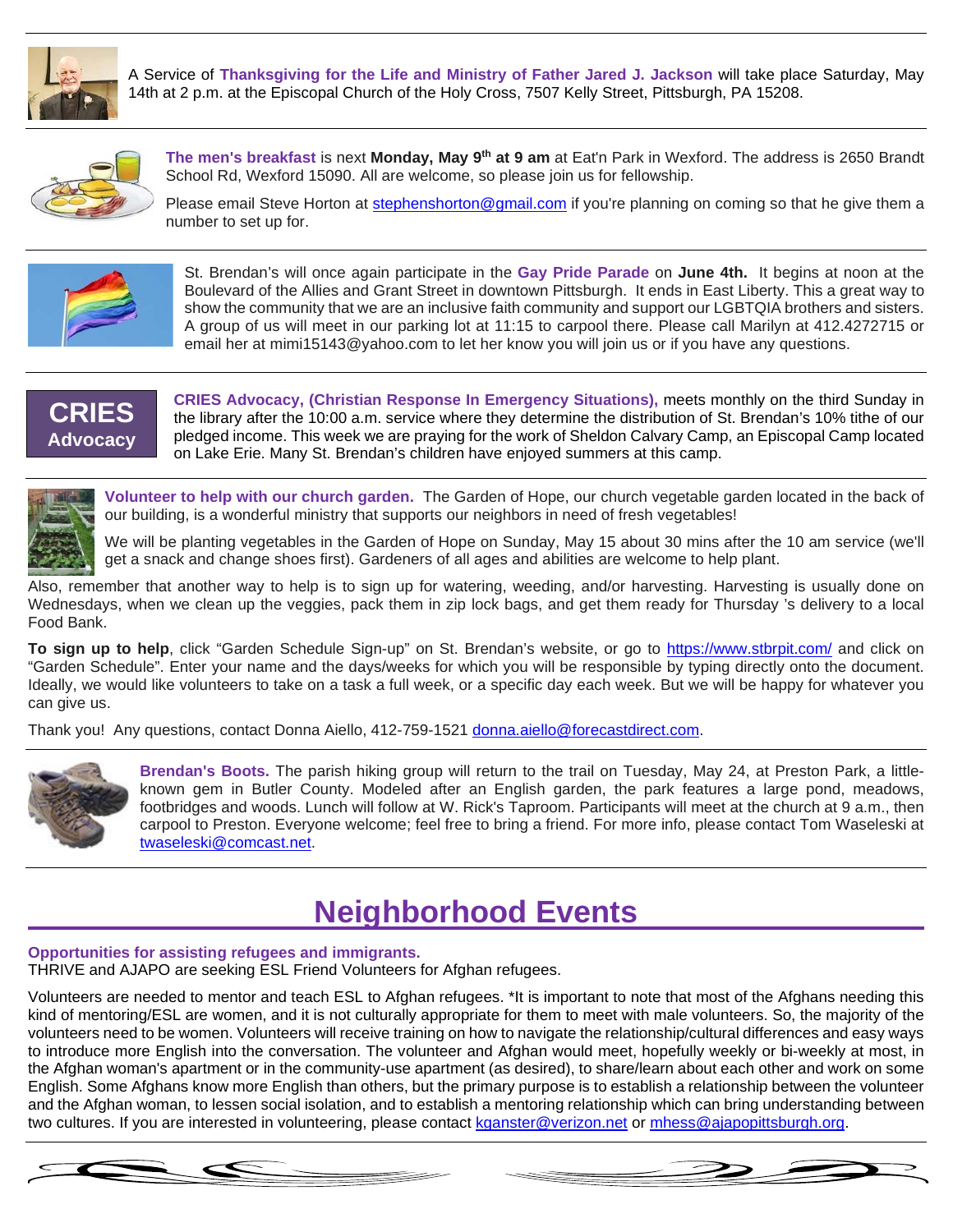

# **May 2022 Ministry Calander**

| <b>Date</b>                                                                      | <b>Lectors</b>                                                                                                                    | <b>Altar Guild</b>                              | <b>Sunday</b><br><b>School</b> | <b>Greeter</b>                                   | <b>Usher</b>                                    | <b>Vestry</b>         | <b>Hospitality</b>      |
|----------------------------------------------------------------------------------|-----------------------------------------------------------------------------------------------------------------------------------|-------------------------------------------------|--------------------------------|--------------------------------------------------|-------------------------------------------------|-----------------------|-------------------------|
| May 1<br>Sunday 8 & 10:00 am                                                     | 8 George Snyder<br>1 <sup>st</sup> Donna Aiello<br>2 <sup>nd</sup> Tim Austin<br>P Tony Turo<br><b>Readers have the option to</b> |                                                 |                                | <b>Sharon Hlawati</b><br><b>Dean Peters</b>      | <b>Eric Helmsen</b><br><b>Mick Wick</b>         | <b>Donna Aiello</b>   | <b>Kate Heston</b>      |
|                                                                                  | pre-record or read live in<br>person.                                                                                             |                                                 |                                |                                                  |                                                 |                       |                         |
| May 4<br>Wednesday 7:00 pm                                                       | <b>TBD</b>                                                                                                                        | <b>Darrell Johnson</b>                          | $\sim$                         |                                                  | $\sim$                                          | $\sim$                | $\sim$                  |
| May 8<br>Sunday 8 & 10:00 am                                                     | 8 Ellen Groves<br>1 <sup>st</sup> John Appledorn<br>2 <sup>nd</sup> Mary Bertucci<br>P A J McKenna                                | <b>Sylvia Affleck</b><br><b>Janice Moore</b>    |                                | <b>Saundy Waseleski</b><br><b>Tom Waseleski</b>  | <b>John Appledorn</b><br><b>Allyson Baierl</b>  | <b>John Appledorn</b> | <b>Volunteer needed</b> |
|                                                                                  | <b>Readers have the option to</b><br>pre-record or read live in<br>person.                                                        |                                                 |                                |                                                  |                                                 |                       |                         |
| <b>May 11</b><br>Wednesday 7:00 pm                                               | <b>TBD</b>                                                                                                                        | <b>Darrell Johnson</b>                          | $\tilde{\phantom{a}}$          | $\sim$                                           | $\tilde{\phantom{a}}$                           | $\tilde{\phantom{a}}$ | $\tilde{\phantom{a}}$   |
| <b>May 15</b><br><b>Sunday</b><br>8 & 10:00 am                                   | 8 Sylvia Affleck<br>1 <sup>st</sup> Linda Limberis<br>2 <sup>nd</sup> Kate Heston<br>P Donna Aiello                               | <b>Ellen Groves</b><br><b>Libby Juel</b>        | $\sim$                         | <b>Kathy Miller</b><br><b>Dave Miller</b>        | <b>Eric Helmsen</b><br><b>Kate Heston</b>       | <b>Cameron Grosh</b>  | <b>Volunteer needed</b> |
|                                                                                  | <b>Readers have the option to</b><br>pre-record or read live in<br>person.                                                        |                                                 |                                |                                                  |                                                 |                       |                         |
| <b>May 18</b><br><b>Wednesday 7:00 pm</b>                                        | <b>TBD</b>                                                                                                                        | <b>Darrell Johnson</b>                          | $\tilde{\phantom{a}}$          | $\tilde{\phantom{a}}$                            | $\tilde{\phantom{a}}$                           | $\tilde{\phantom{a}}$ | $\tilde{\phantom{a}}$   |
| <b>May 22</b><br><b>Sunday 8 &amp; 10:00 am</b><br><b>Children's Sunday, 4th</b> | 8 Joan Beatrous<br>1 <sup>st</sup> (Children)<br>2 <sup>nd</sup> (Children)<br>P (Children)                                       | <b>Kathy Miller</b><br><b>Anelisa Tarrant</b>   | $\sim$                         | <b>Annemarie Malbon</b><br><b>John Appledorn</b> | <b>Dale Bertucci</b><br><b>Anthony Bertucci</b> | <b>Mary Bertucci</b>  | <b>Volunteer needed</b> |
| <b>May 25</b><br>Wednesday 7:00 pm                                               | <b>TBD</b>                                                                                                                        | <b>Darrell Johnson</b>                          | $\sim$                         | $\tilde{\phantom{a}}$                            | $\tilde{\phantom{a}}$                           | $\tilde{\phantom{a}}$ | $\sim$                  |
| <b>May 29</b><br><b>Sunday 8 &amp; 10:00 am</b>                                  | 8 Tammy Spoonhoward<br>1 <sup>st</sup> Ann Vinski<br>2 <sup>nd</sup> Annemarie Malbon<br><b>P</b> Marilyn Mulvihill               | <b>Tammy Spoonhoward</b><br><b>Kathy Miller</b> | $\tilde{\phantom{a}}$          | <b>Allison Baierl</b><br><b>Joyce Donadee</b>    | <b>Mike Wick</b><br><b>Donna Aiello</b>         | <b>Kate Heston</b>    | <b>Volunteer needed</b> |
|                                                                                  | <b>Readers have the option to</b><br>pre-record or read live in<br>person.                                                        |                                                 |                                |                                                  |                                                 |                       |                         |